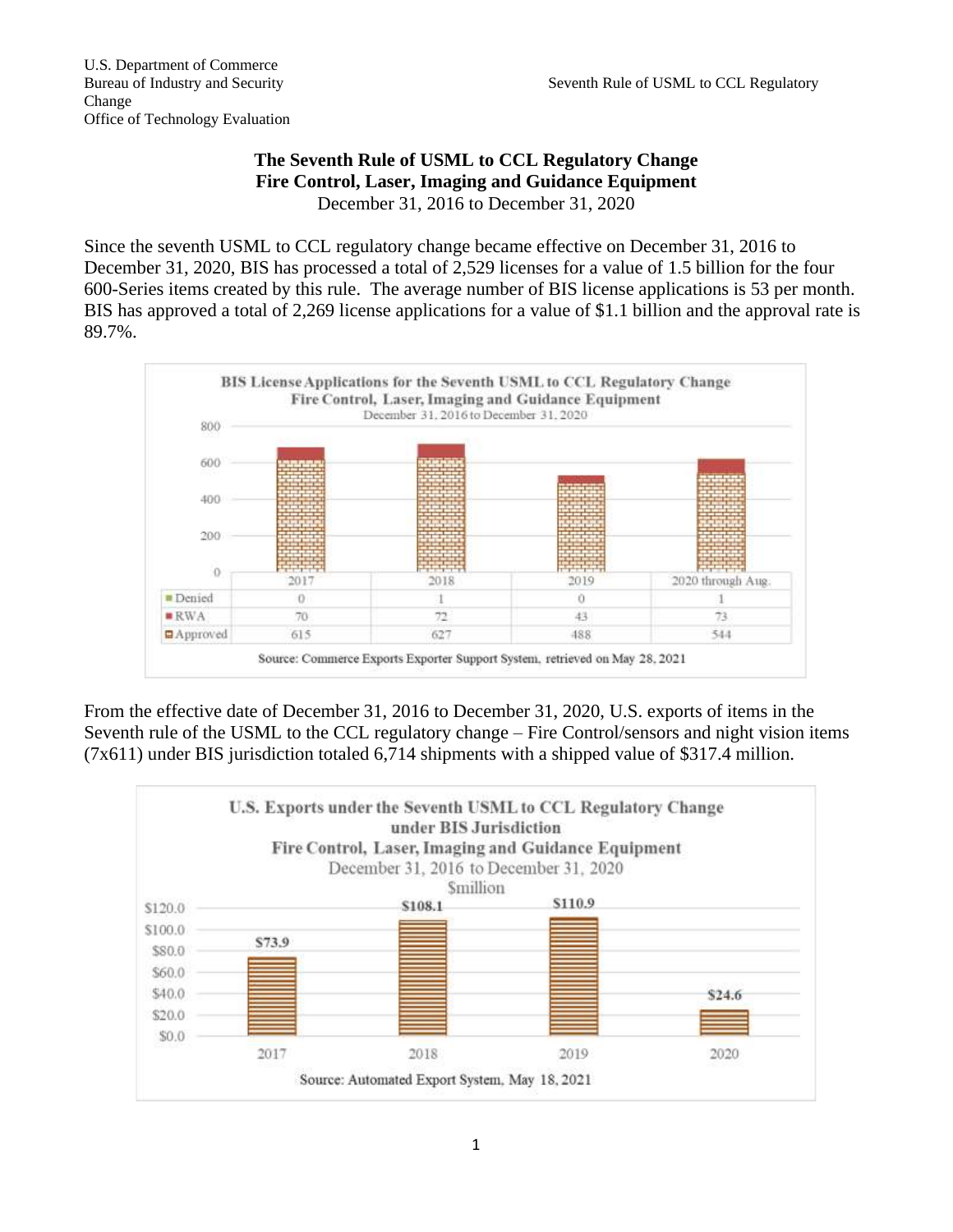| The Seventh USML to CCL Regulatory Change<br><b>Fire Control, Sensors and Night Vision</b> |                       |                       |                         |                  |
|--------------------------------------------------------------------------------------------|-----------------------|-----------------------|-------------------------|------------------|
| Top 15 Destinations of U.S. Exports under BIS Jurisdiction by Value                        |                       |                       |                         |                  |
| December 31, 2016 to December 31, 2020                                                     |                       |                       |                         |                  |
|                                                                                            |                       | % of Total            | Value                   |                  |
| Country                                                                                    | <b>Shipment Count</b> | <b>Shipment Count</b> | <i><b>\$million</b></i> | % of Total Value |
| Japan                                                                                      | 391                   | 5.8%                  | \$69.6                  | 21.9%            |
| <b>United Kingdom</b>                                                                      | 1,437                 | 21.4%                 | \$34.5                  | 10.9%            |
| South Korea                                                                                | 546                   | 8.1%                  | \$29.1                  | 9.2%             |
| Canada                                                                                     | 702                   | 10.5%                 | \$16.6                  | 5.2%             |
| India                                                                                      | 38                    | 0.6%                  | \$15.1                  | 4.7%             |
| <b>United Arab Emirates</b>                                                                | 222                   | 3.3%                  | \$13.3                  | 4.2%             |
| France                                                                                     | 231                   | 3.4%                  | \$13.1                  | 4.1%             |
| Germany                                                                                    | 325                   | 4.8%                  | \$12.6                  | 4.0%             |
| Israel                                                                                     | 225                   | 3.4%                  | \$11.3                  | 3.6%             |
| Italy                                                                                      | 143                   | 2.1%                  | \$9.4                   | 3.0%             |
| Australia                                                                                  | 292                   | 4.3%                  | \$8.2                   | 2.6%             |
| Saudi Arabia                                                                               | 112                   | 1.7%                  | \$6.3                   | 2.0%             |
| Qatar                                                                                      | 21                    | 0.3%                  | \$5.2                   | 1.7%             |
| Afghanistan                                                                                | 114                   | 1.7%                  | \$4.7                   | 1.5%             |
| Sweden                                                                                     | 238                   | 3.5%                  | \$4.4                   | 1.4%             |
| Top 10 Total/                                                                              |                       |                       |                         |                  |
| <b>Grand Total</b>                                                                         | 4,552                 | 67.8%                 | \$253.5                 | 79.8%            |
| <b>Grand Total</b>                                                                         | 6,714                 |                       | \$317.4                 |                  |
| Source: Automated Export System, May 25, 2021                                              |                       |                       |                         |                  |

Office of Technology Evaluation